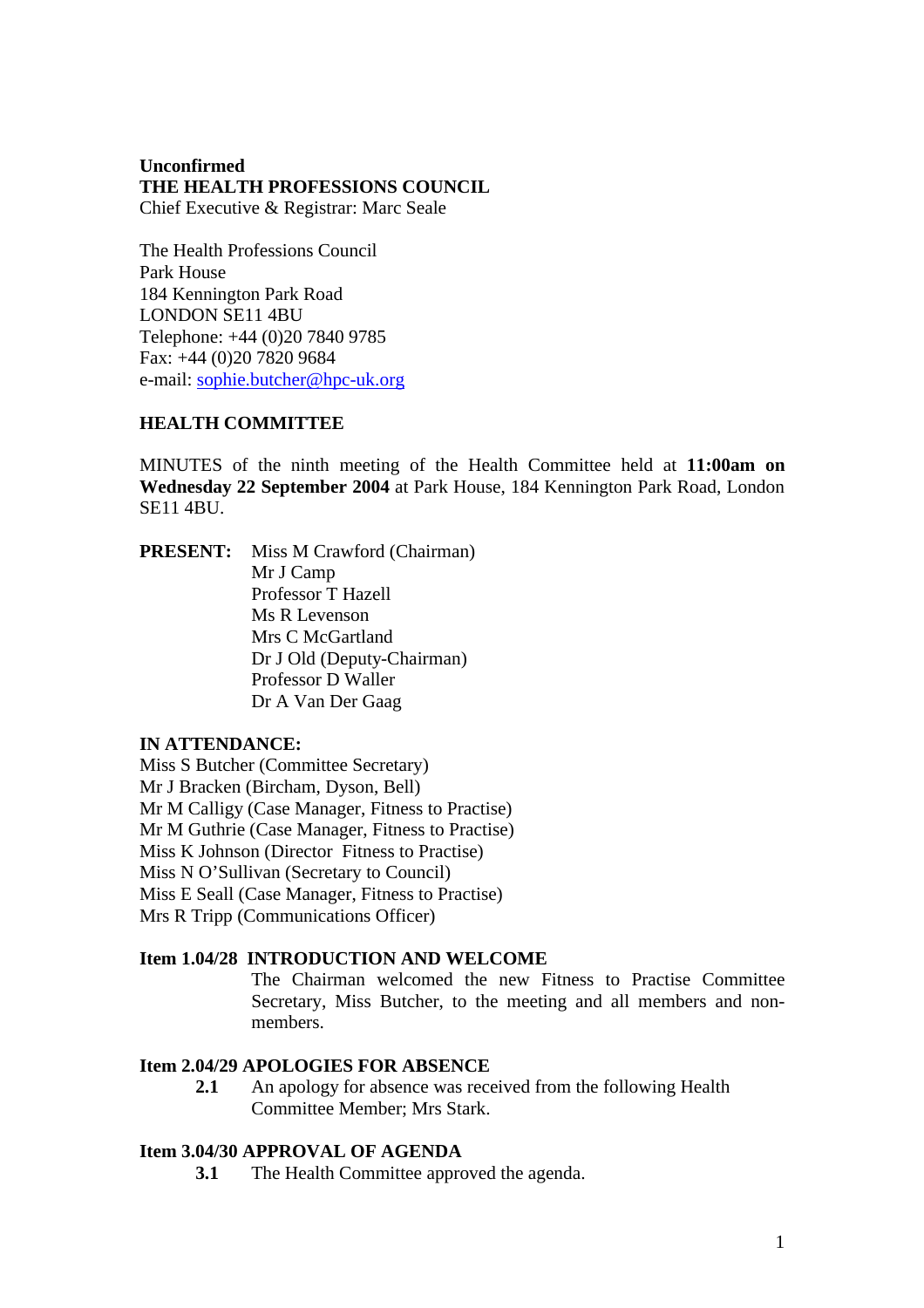## **Item 4.04/31 MINUTES**

**4.1** It was agreed that the minutes of the eighth meeting of the Health Committee be confirmed as a true record and signed by the Chairman.

# **Item 5.04/32 MATTERS ARISING**

# **5.1 4.3 Matters Arising Self Notification (11.0)**

**5.1.1** The Committee noted that a paper on self referral had been considered at the Registration Committee meeting on Monday 13th September 2004. The Registration Committee had referred the matter to the Investigating Committee. Miss Johnson reported that this was to be addressed under any other business at the Investigating Committee meeting Thursday 23 September 2004.

## **Action: SB/ KJ**

# **5.2 6.2 & 6.3 – Legal Assessor Reports**

**5.2.1** The Committee noted that concern had been raised regarding the variation

in content and style of the legal assessor reports currently produced. Miss Johnson reported that this would be addressed at the next Review Day for Legal Assessors scheduled for Wednesday 24 November 2004 and that an update would be provided at the next Health Committee meeting.

#### **Action: KJ**

# **5.3 7.3 – Mediation**

**5.3.1** The Committee noted that the company; Alternative Dispute Resolution (ADR), appointed to deal with unresolved issues referred to them by the Conduct and Competence/Health/Investigating panels had been requested to make a presentation to Council. Miss Johnson reported that she would clarify the progress of this and report back to the Committee at their next meeting.

#### **Action: KJ**

#### **5.4 9.2 Matters Arising – Evaluation of Hearing Process**

- **5.4.1** The Committee noted that the questionnaire devised by Opinion Leader Research company (OLR) regarding the evaluation of the HPC fitness to practise hearings had not yet been sent to members electronically as agreed at the last meeting.
- **5.4.2** Miss Johnson reported that she had met with OLR who were in the process of re-launching the questionnaire as some discrepancies had been found. The new questionnaire would be presented at the Partner's Conference in Manchester Thursday 23 and Friday 24 September 2004 after which the necessary changes would be made and all feedback given to the Health Committee forthwith.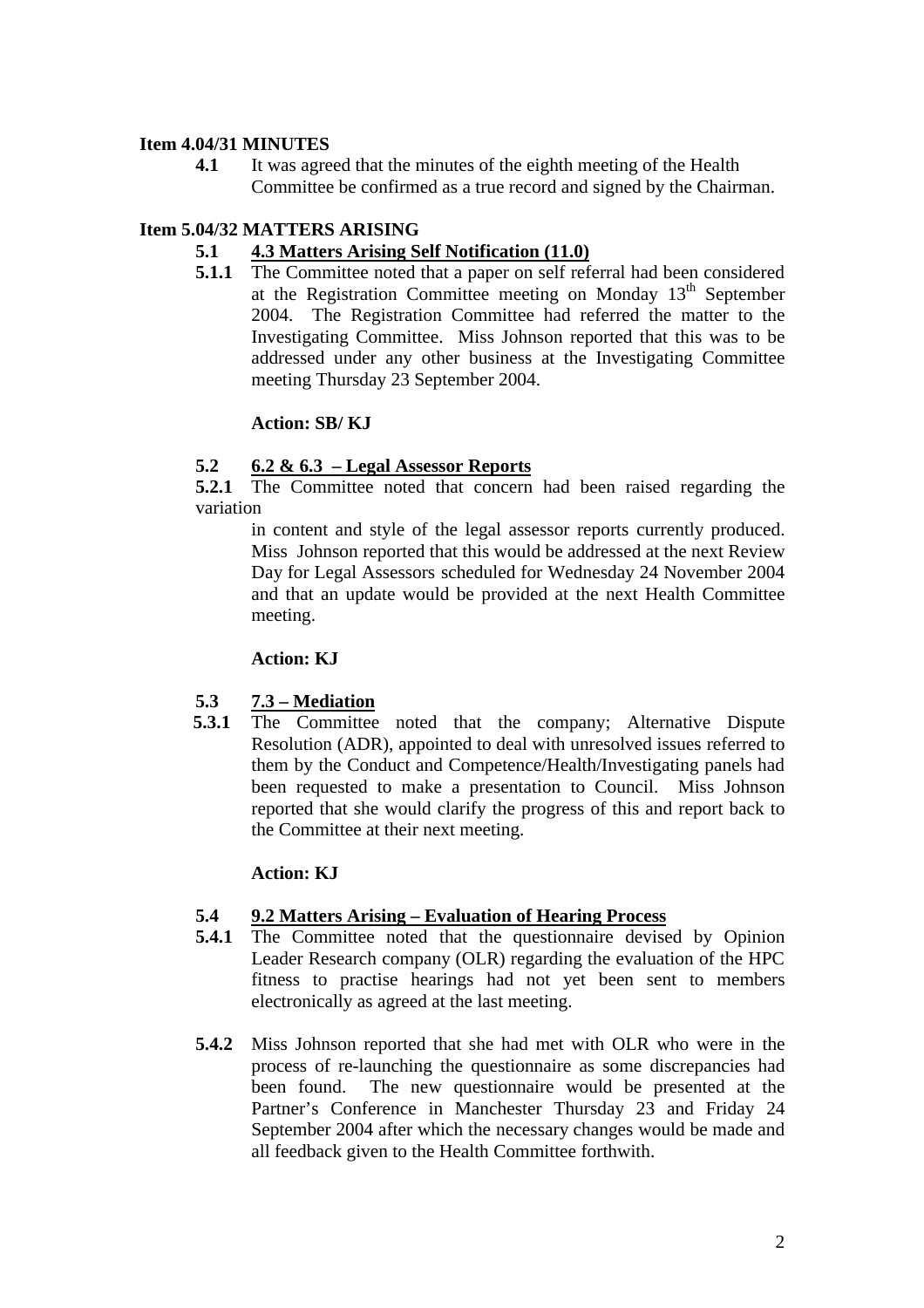#### **Action: KJ**

#### **Item 6.04/33 CHAIRMAN'S REPORT**

- **6.1** The Chairman reported that she would be unable to attend the 'Away Day' in Scotland Wednesday 6 and Thursday 7 October 2004 and that in her absence Dr Old, the Deputy-Chairman of the Health Committee would be making a presentation to the away day on behalf of the Committee. The Chairman asked the Committee for possible topics for discussion at the event.
- **6.2** The Chairman also noted that there would be an informal meeting of members of the three Fitness to Practise Committees at the away day to discuss matters of mutual concern.
- **6.3** The Chairman noted that there had been relatively few hearings and interim suspension orders heard directly in relation to health issues. She had chaired the first Health Committee panel which had proceeded successfully. Miss Johnson confirmed that according to the procedural rules, all hearings were held in public. However, it was clarified that the panel could decide to hear a case in private if it perceived this to be more appropriate and the registrant provided a reasoned case for this. Such decisions would be made on a case by case basis. The Committee anticipated that the number of health cases heard in private would increase. Miss Johnson agreed to provide the statistics on the number of health cases held in public/private for the next meeting.

#### **Action: KJ**

#### **Item 7.04/34 DIRECTOR OF FITNESS TO PRACTISE REPORT**

- **7.1** The Committee noted that a review of a conditions of practise order took place on 23<sup>rd</sup> July 2004.
- **7.2** One case was unfounded.
- **7.3** Miss Johnson reported that since the last meeting of Council, panels of the Investigating Committee have considered 41 cases and found there was a case to answer in 13 cases and requested further information in 8 cases.

There were currently 35 cases awaiting consideration by a panel of the Investigating Committee.

- **7.4** Miss Johnson reported that there are currently 48 cases within the remit of the Conduct and Competence Committee. Of these cases, dates for 17 had been set and 7 were awaiting review hearings.
- **7.5** Miss Johnson reported that there are currently 8 cases within the remit of the Health Committee. Of those cases dates for 3 had been set and 2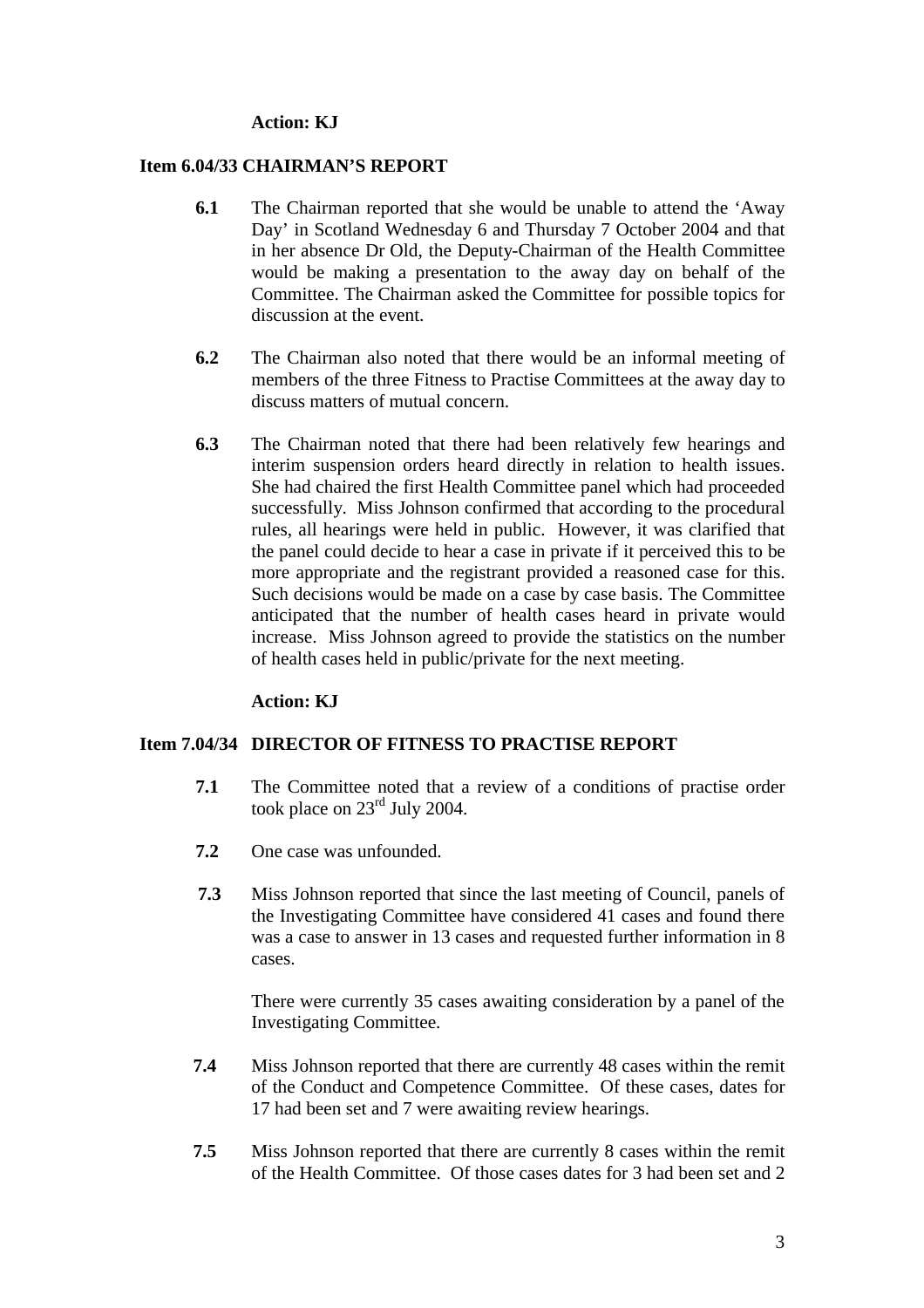are awaiting review hearings one of which would be reviewed in March 2005.

- **7.6** Miss Johnson reported that since the last meeting of Council, a panel of the Conduct and Competence Committee had considered 2 applications for an interim order and imposed one.
- **7.7** Miss Johnson reported that there were currently 274 active registration appeal cases. Since last meeting of Council, 65 cases had been reviewed, legal advice had been taken on 45 cases, 20 cases had reached a hearing, 27 appeals had been withdrawn and hearing dates for a further 86 appeals had been arranged.
- **7.8** Miss Johnson reported that an international registration officer was currently assisting the Fitness to Practise team on a secondment basis. A new case manager, Mr Guthrie had been appointed and has been in post since  $23<sup>rd</sup>$  August 2004. A team administrator had also been appointed who was due to start on Monday  $25<sup>th</sup>$  October 2004.
- **7.9** Miss Johnson reported that a further two day training sessions had been arranged for  $25<sup>th</sup>$  and  $26<sup>th</sup>$  October 2004 and  $2<sup>nd</sup>$  and  $3<sup>rd</sup>$  December 2004 where all remaining partners (including ODP's) would be trained. Council members who had not yet attended a session would be invited. The statistics for panel members used and trained were noted by the Committee.
- **7.10** Miss Johnson reported that a review day for legal assessors would take place on  $24<sup>th</sup>$  November 2004. Feedback from this session would be made available to Fitness to Practise Committees at the next meeting.
- **7.11** The Committee noted that there had been an increase in anonymous letters of allegation received by the Fitness to Practise (FTP) Department. Miss Johnson clarified that in such scenarios the team had to therefore seek further information from a hospital trust or the police, whichever was the most appropriate route for enquiry. The Committee noted that in a lot of instances, the police did not always automatically submit this information. Miss Johnson and her team would be writing to all Chief Constables throughout the U.K. to explain the purpose and role of the HPC, emphasising the importance of the timely submission of information regarding convictions so that the HPC could take action as appropriate.
- **7.12** Miss Johnson reported that the Fitness to Practise team had been reviewing the way FTP/Registration Appeal panels were run and had introduced new systems. The Committee noted that a new filing system had been implemented and the team were also working with the IT Department to create a tracking system for FTP cases.
- **7.13** The Committee noted that following a review of the FTP/Registration appeal processes, all standard letters had been redrafted. New practice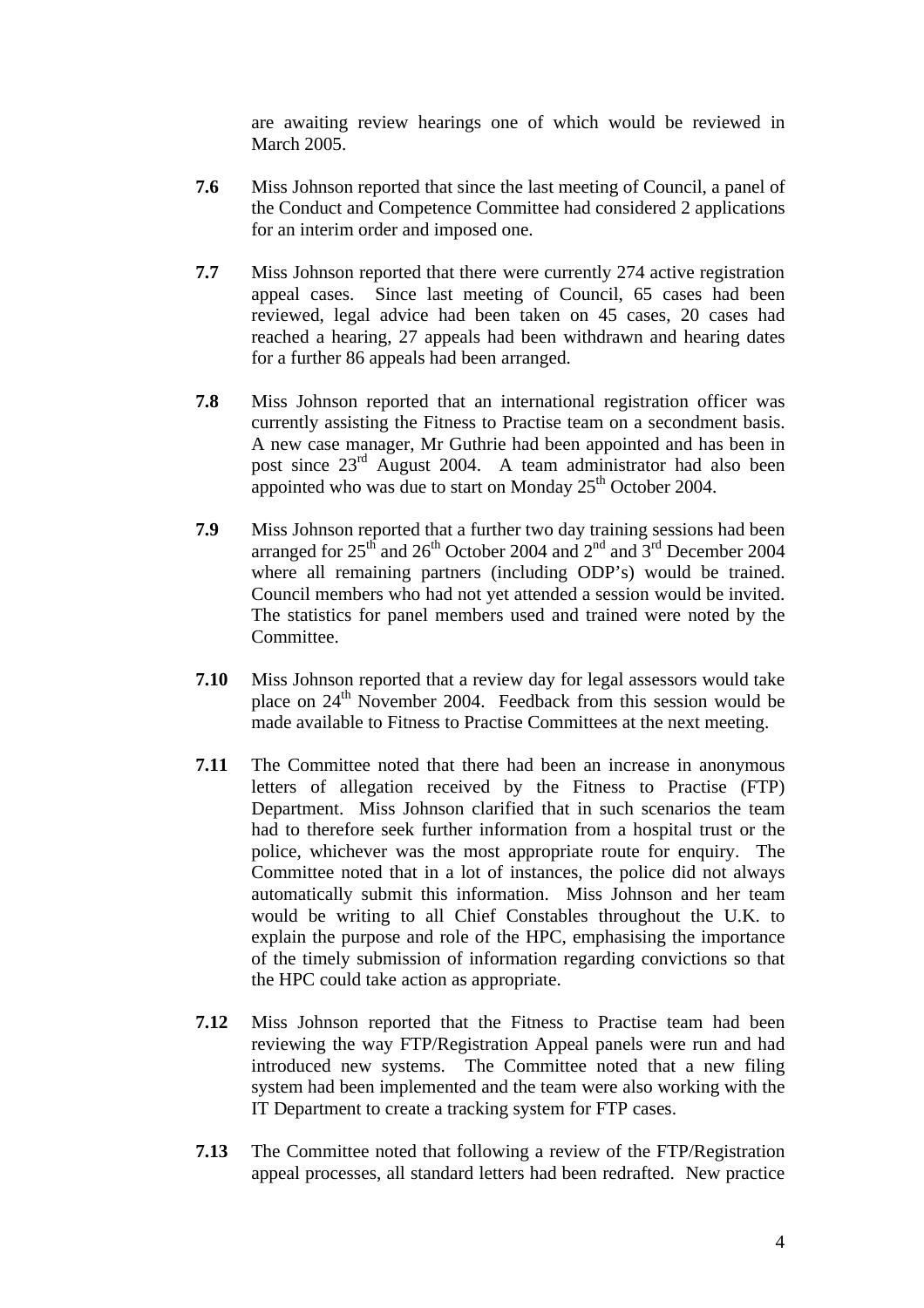notes had been drafted and would be submitted to all Fitness to Practise Committees and Council for approval.

- **7.14** The Committee noted that the team were also working on creating brochures for the FTP processes and would be working towards creating a witness support programme.
- **7.15** The Committee noted that a member of the team attended an FTP forum once a month. Fitness to practise representatives from the other 8 health care regulators also attended.
- **7.16** The Committee noted that there was a need for cross referrals of case subject matter between the Health and Conduct and Competence Committees, as it was found that frequently cases were a mixture of both, for example, mental health and drink driving.
- **7.17** The Committee requested that as the number of health referrals increased more detailed information was included in the reports to the Committee.

## **Action: KJ**

#### **Item 8.04/35 SANCTIONS**

- **8.1** The Committee received a paper for discussion/approval from the Fitness to Practise Director.
- **8.2** The Committee noted Article 29 of the Health Professions Order which set out the orders that could be imposed by the Health Committee and the Conduct and Competence Committee. Miss Johnson reported that the practice note on sanctions guidance had been revised to include extended guidance on the drafting of orders and in particular conditions of practise orders.
- **8.3** The following sanctions were noted by the Committee; mediation, caution, conditions of practise, suspension and striking off. They were offered as guidance to aid panel members in their deliberation. However, panels were free to disregard the guidance and to make decisions as they saw fit, based on the merits of each case.
- **8.4** Miss Johnson reported that in a number of cases panels had imposed conditions which if monitored effectively would have required the registrant to attend a review hearing every three months thus imposing a major burden on the panel, the registrant and HPC employees. The conditions of practice placed the responsibility on the registrant themselves (for example educational conditions could be imposed requiring the registrant to seek additional training.) When conditions of practise were applied they had to be easy to review.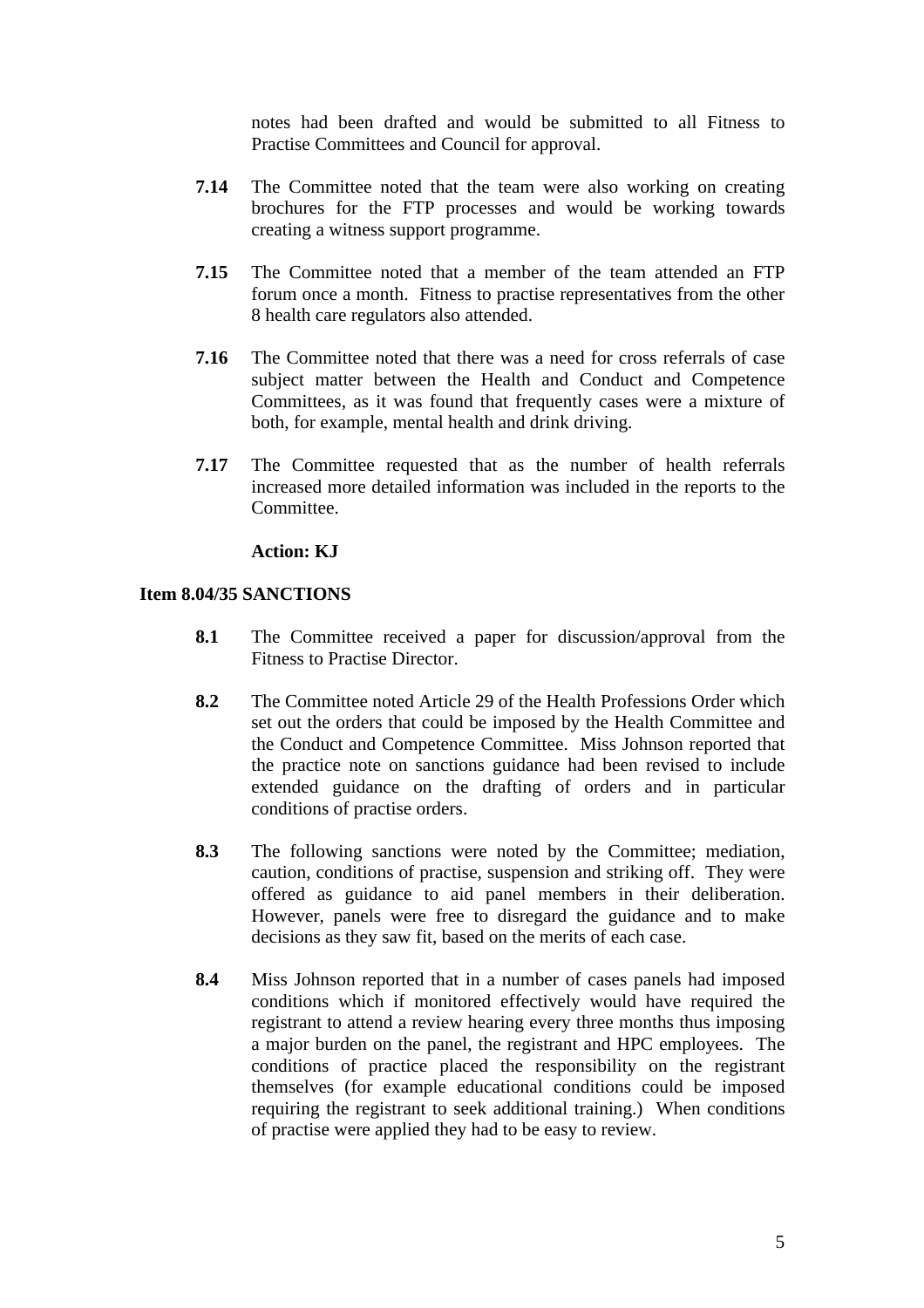- **8.5** The Committee questioned whether the sanctions proposed were enough to ensure public safety. Miss Johnson confirmed that conditions of practise could only be imposed over 3 years and emphasised that their sole purpose was to be rehabilitative in nature.
- **8.6** The Committee noted that to be on the HPC register individuals must meet the standard of proficiency for their profession and the Standards of Performance, Conduct and Ethics. These documents were an extremely valuable tool which would assist panel members in setting realistic conditions within the remit of HPC's abilities to enforce them.
- **8.7** The Health Committee agreed that the practise notes on sanction guidance be approved and referred this item onto Council for their approval as

well.

# **Item 9.04/36 HEALTH AND DISABILITY PROFESSIONAL LIAISON GROUP**

- **9.1** The Committee received a paper to note from Miss Tripp, Communications Officer at the HPC.
- **9.2** The Committee noted that the Council had agreed to set up a professional liaison group to look at health, disability and registration with the aim of issuing specific guidance. Various organisations had been contacted to request a nominee to sit on the Group. Professional body representation was sought through the Allied Health Professions Federation (AHPF). The AHPF were asked to nominate 2 people from their membership as a way of ensuring representation from professional bodies without creating a body of unmanageable size. Representation from education was sought from 6 institutions. The Committee noted that no response had been received from the patient and consumer groups. This was anticipated as they had limited access to resources. The Committee noted that future consideration needed to be given to a method of facilitating the participation of these groups. Groups representing or campaigning for people with a disability were also contacted and 4 people had been put forward.
- **9.3** Miss Tripp clarified that the 3 Scottish Universities selected covered a wide range of allied health professions programmes. The Committee felt that this selection procedure should be reviewed in the future.
- **9.4** Miss Tripp reported that the Communications department were now in the process of writing to the people to confirm that their nominations had been successful, to collect full contact details and identify possible dates for a first meeting.
- **9.5** The Committee noted the paper as very informative and thanked Miss Tripp for her work with the health, disability and registration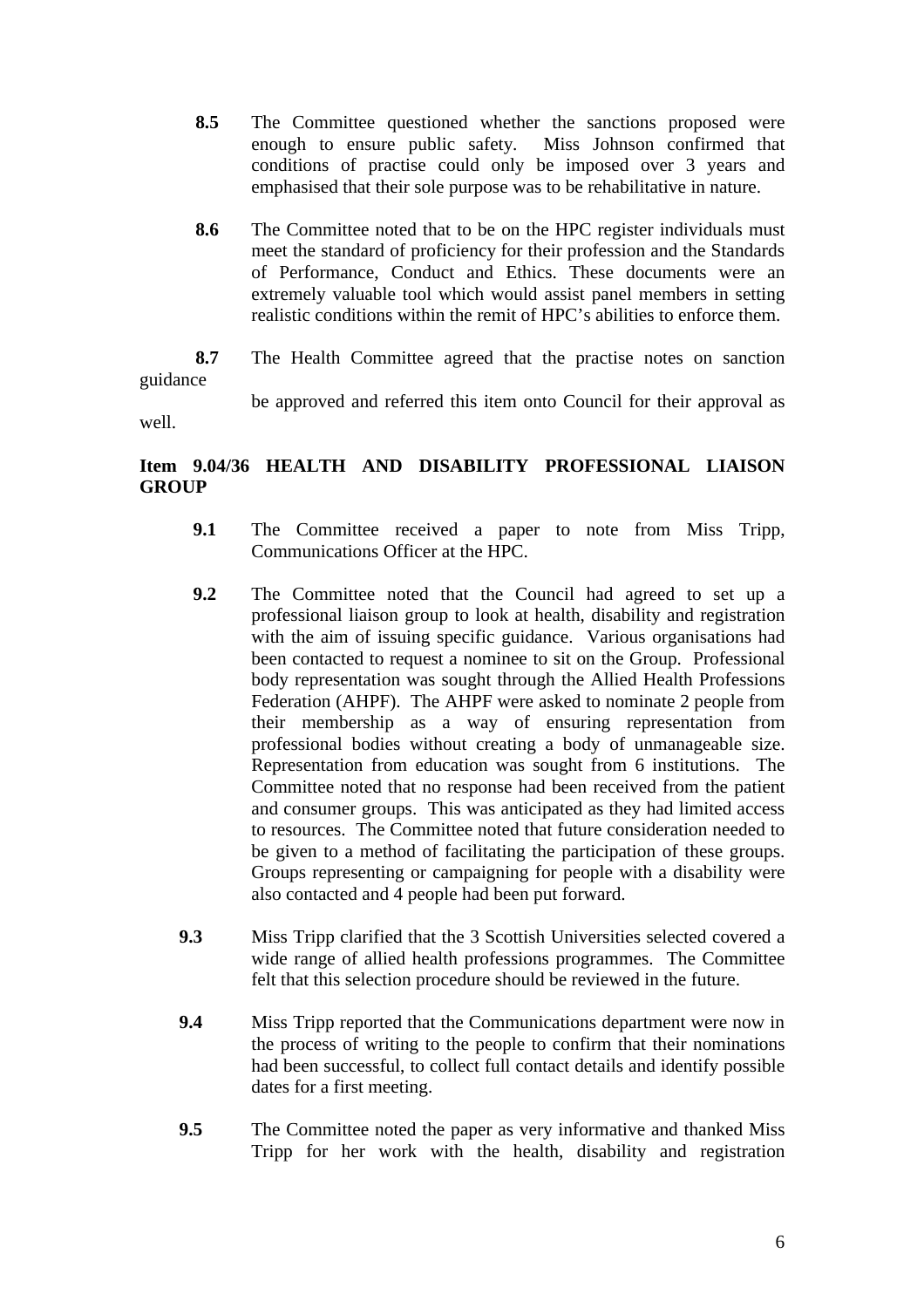professional liaison group and awaited further feedback regarding its formation.

## **Item 10.04/37 DECISION MAKING**

- **10.1** The Committee received a paper for information from the Fitness to Practise Director.
- **10.2** Miss Johnson reported that a new format for decision making had been introduced to assist panel members publishing their decisions. A similar format would be produced for the publication of interim decisions.
- **10.3** Miss Johnson reported that there are now 3 Hearing Officers/Case Managers; Mr Guthrie, Miss Seall and Miss Adams who could help panel members draft their decisions. The Fitness to Practise Department now had laptops and freestanding PC's where such tasks could be undertaken.
- **10.4** The Committee noted the Notice of Decision and Order paper was a very comprehensive and concise document by which panel members could undertake their duties successfully and efficiently. The assistance of the new Hearing Officers/Case Managers was also welcomed. The Committee congratulated Miss Johnson on this piece of work.

#### **Item 11.04/38 INFORMATION FROM OPINION LEADER RESEARCH**

- **11.1** The Committee received a paper to note from the Fitness to Practise Director.
- **11.2** Miss Johnson reported that a group of panel members was convened on the  $20<sup>th</sup>$  August 2004 to discuss the evaluation of the HPC fitness to practise hearings process. Opinion Leader Research (OLR) undertook an evaluation of the fitness to practise processes at the start of the year and would be launching a revised version of the questionnaire at the Partner's Conference on  $23^{\text{rd}}$  and  $24^{\text{th}}$  September 2004. The Committee noted that the Fitness to Practise team would be using the outcome of the questionnaire and the attached evaluation to review fitness to practise proceedings.
- **11.3** Miss Johnson reported that more information was required due to the small sample utilised for the research. 3 lay partners and 1 bio-medical scientist comprised the sample that was used.
- **11.4** A full discussion took place regarding the witness support programme. Miss Johnson reported that this should be in place by April 2005.
- **11.5** The Committee discussed the need to consider reimbursing Partners for the time they spent reviewing large amounts of evidence prior to a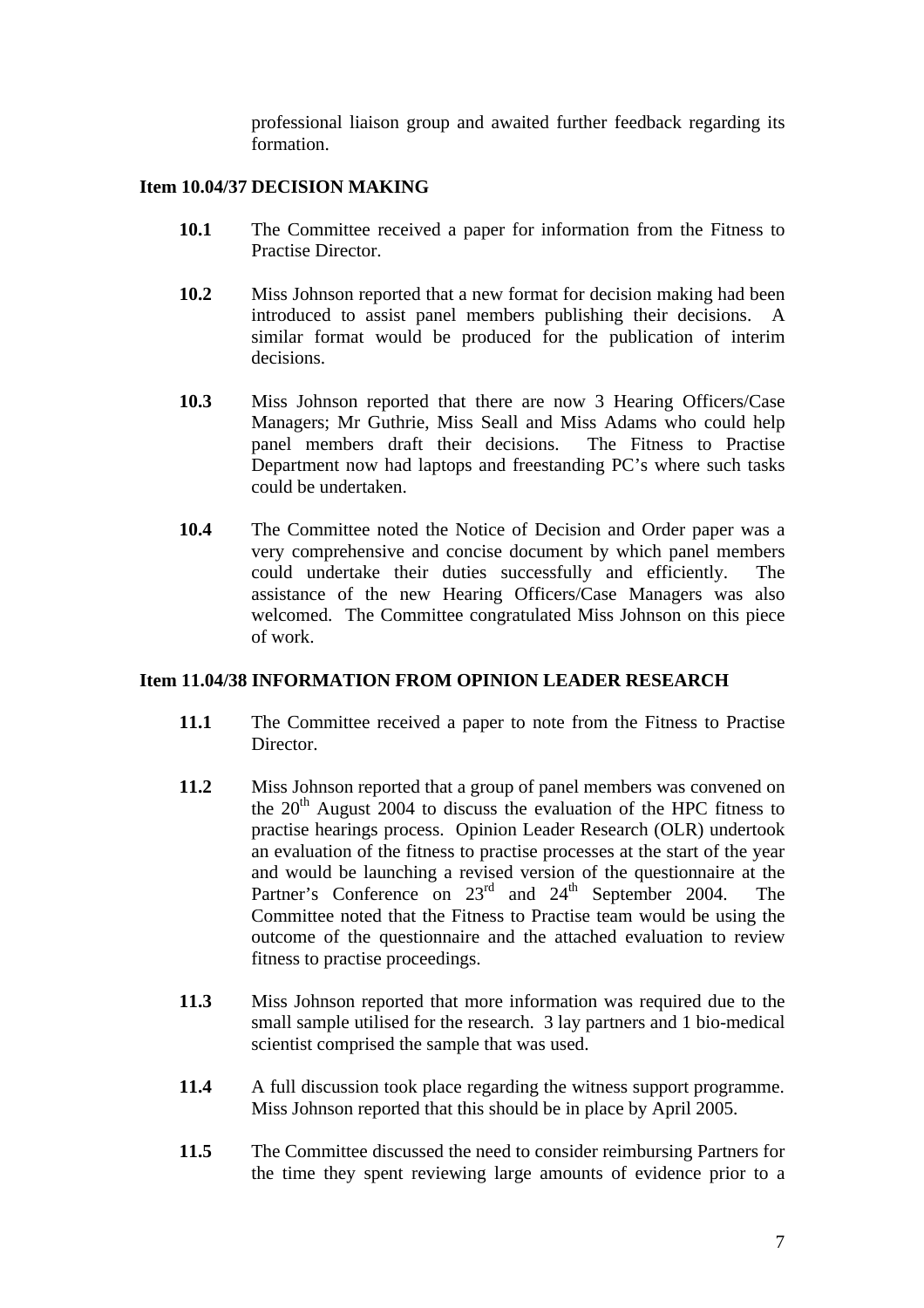panel hearing. They noted that Partners had resigned over this in the past. The Committee were conscious of the fact that the HPC was losing valuable members such as independent practitioners, sessional workers and retired members because of this. Miss K Johnson reported that this issue was currently being considered by the Finance and Resources Committee.

11.6 The Committee discussed the options of cutting back on the amount of paperwork received regarding each case. Miss Johnson confirmed that panels must receive all of the information available so to ensure fully informed decisions were made. The option of providing guidance notes for reading case documentation was also discussed but the Committee concluded that this was a skill acquired over time and not prescribed by directive notes. The Committee concluded that registrant assessors could be useful in assisting the panels in their decision making by providing evidence in their professional areas of expertise.

# **Item 12.04/39 CHRE – COUNCIL FOR HEALTHCARE REGULATORY EXCELLENCE**

- **12.1** The Committee received a paper for information from the Fitness to Practise Director.
- **12.2** Miss Johnson reported that the Council for Healthcare Regulatory Excellence (CRHE formally known as CRHP) was set up in April 2003 to promote best practice and consistency in the regulation of healthcare professions by 9 regulatory bodies. The HPC was represented on the Council by Professor Brook.
- **12.3** Miss Johnson reported that the paper presented a recent high court judgement which illustrated a scenario whereby a healthcare regulator's case was deemed as 'under prosecuted' had therefore been referred to the High Court by CHRE under section 29 of its legislation. This could also occur if a sanction were judged to be 'unduly lenient'.
- **12.4** Miss Johnson clarified that the decisions of a Health Panel or an Investigating Panel were not impacted by CHRE.
- **12.5** The Committee noted that the paper was of interest to all members and thanked Miss Johnson for bringing this to their attention.

# **Item 13.04/40 DELEGATED AUTHORITY – DEMANDS FOR INFORMATION**

- **13.1** The Committee received a paper for discussion/approval from the Fitness to Practise Director.
- **13.2** The Committee noted that the Health Professions Council and its Practise Committees had the power to order persons to provide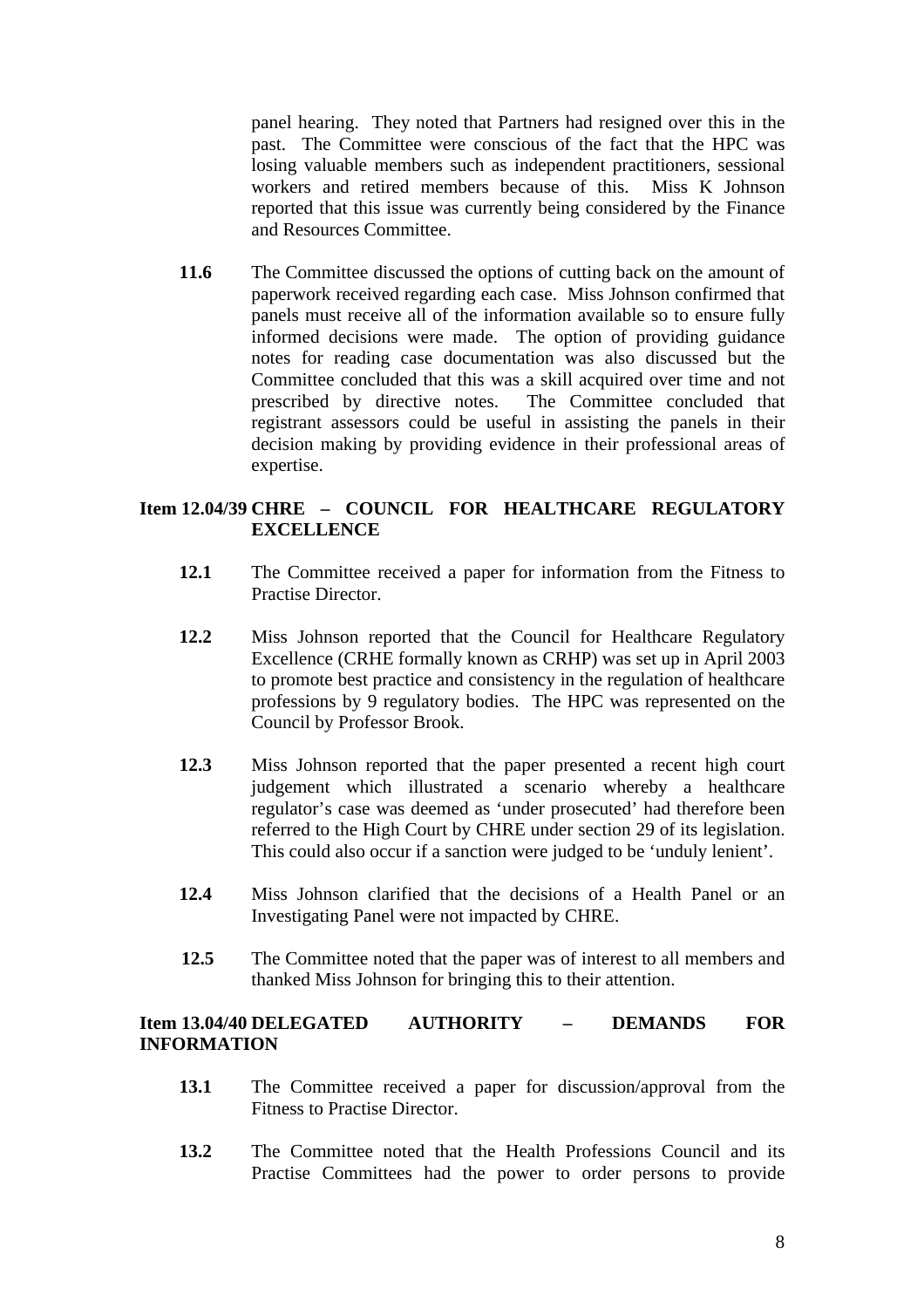information, produce documents and to appear at hearings. Failure to comply with such an order was a criminal offence.

- **13.3** The Health Committee agreed that the Director of Fitness to Practise and all persons appointed as HPC Case Managers be appointed by the Council as authorised persons for the purpose of Article 25(1).
- **13.4** The Committee noted that this had also been agreed by the Investigating Committee, the Conduct and Competence Committee and by Council.

#### **Item 14.04/41 ROLE OF THE HEARING OFFICER/CASE MANAGER**

- **14.1** The Committee received a paper for information from the Fitness to Practise Director.
- **14.2** The Committee noted the paper that had been provided outlining the Role

of HPC Case Managers. Miss Johnson reported that the overall aim was to refine processes by assisting in the smooth running of HPC fitness to practise panels by instigating a more active role for the case manager/hearing officer at a hearing. The Committee noted that the HPC case manager would introduce each case, would indicate what papers had been received; note any supporting documentation, the date that the letter requesting observations was dispatched and any response that had been received. They would indicate whether the HPC had any comment on the matter. The case manager would indicate when the case had been at a previous investigating panel and what further information had been requested. The case manager would type the findings for the panel. Miss Johnson reported that the case manager would also perform these functions at interim orders and final hearings. The Committee noted that this would be very advantageous and requested that where possible the same hearing officer/case manager remained the same throughout a hearing for consistency.

#### **Item 15.04/42 INFORMATION FOR PANEL CHAIRS**

- **15.1** The Committee received a paper to note from the Fitness to Practise Director.
- **15.2** Miss Johnson reported that the Conduct and Competence, Health and Investigating Committee procedural rules stated that a hearing (interim order and full hearing) should be conducted in a certain way. The Committee noted the document as a useful and informative piece of information for assisting panel chairs when chairing a panel.

#### **Item 16.04/43 LIST OF UPCOMING PAPERS**

**16.1** The Committee received a paper to note from the Fitness to Practise Director.